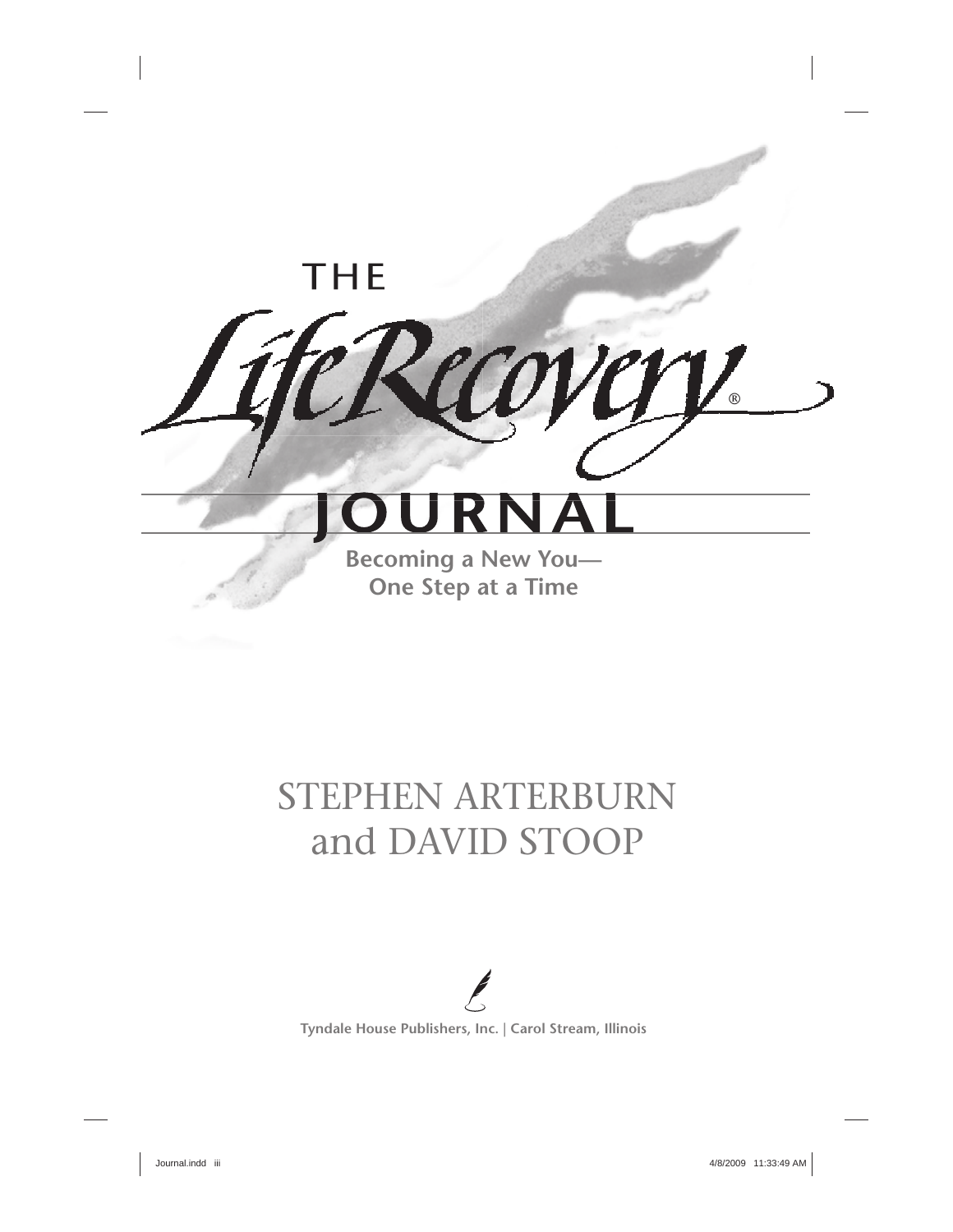Visit Tyndale's exciting Web site at www.tyndale.com

*TYNDALE* and Tyndale's quill logo are registered trademarks of Tyndale House Publishers, Inc.

*Life Recovery* is a registered trademark of Tyndale House Publishers, Inc.

The brief excerpt from *Alcoholics Anonymous* and the Twelve Steps are reprinted and adapted with permission of Alcoholics Anonymous World Services, Inc. Permission to reprint and adapt the Twelve Steps does not mean that AAWS has reviewed or approved the contents of this publication, or that AAWS necessarily agrees with the views expressed herein. A.A. is a program of recovery from alcoholism *only*—use of the Twelve Steps in connection with programs and activities which are patterned after A.A., but which address other problems, or in any other non-A.A. context, does not imply otherwise. Additionally, while A.A. is a spiritual program, A.A. is not a religious program. Thus A. A. is not affiliated or allied with any sect, denomination, or specific religious belief.

*The Life Recovery Journal: Becoming a New You—One Step at a Time*

Copyright © 2009 by Tyndale House Publishers, Inc. All rights reserved.

Designed by Luke Daab

Edited by Susan Taylor

Scripture quotations are taken from the *Holy Bible*, New Living Translation, copyright © 1996, 2004, 2007 by Tyndale House Foundation. Used by permission of Tyndale House Publishers, Inc., Carol Stream, Illinois 60188. All rights reserved.

ISBN 978-1-4143-2823-2

Printed in the United States of America

15 14 13 12 11 10 09 7 6 5 4 3 2 1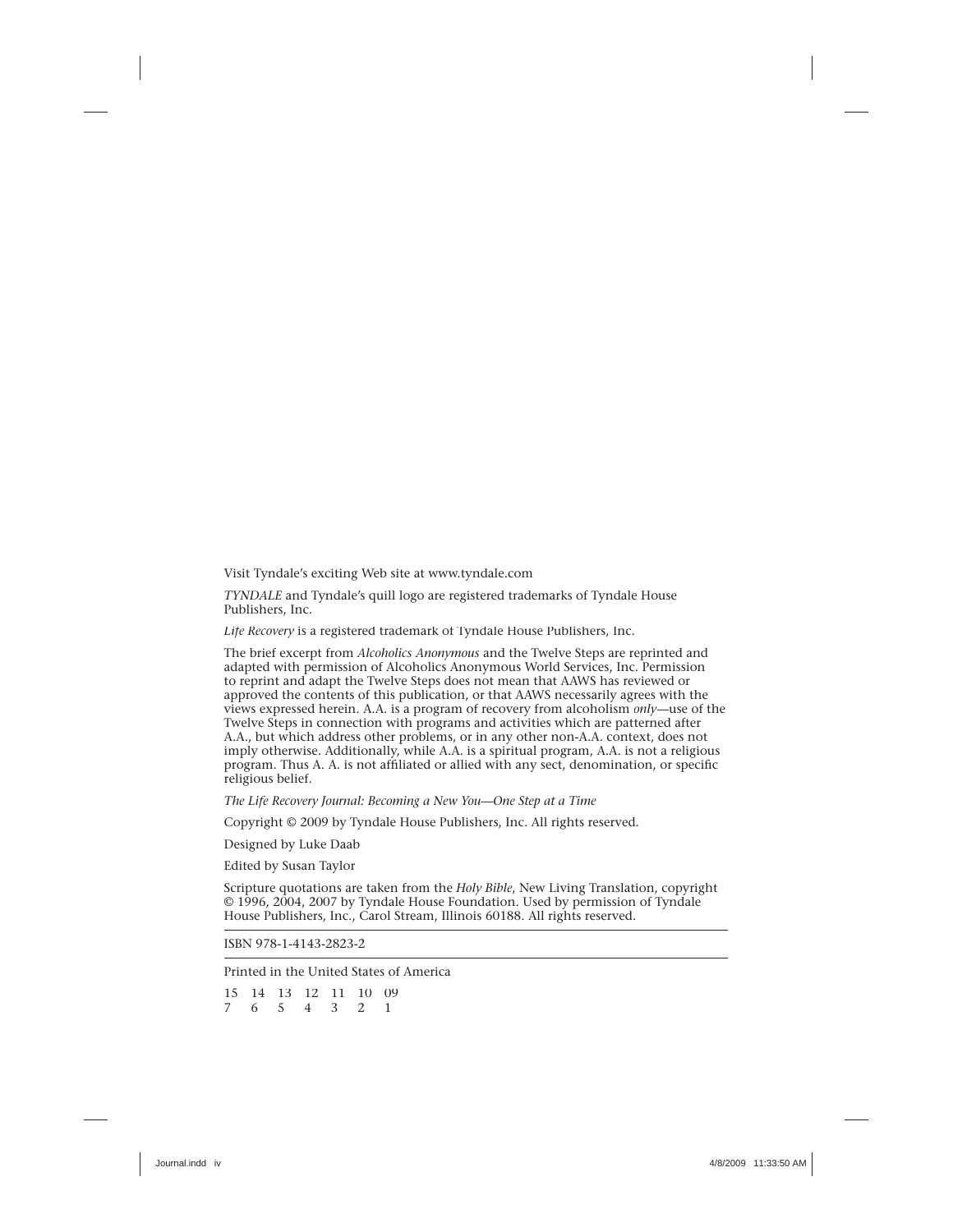## **CONTENTS**

| Week |    |  |
|------|----|--|
| Week |    |  |
| Week |    |  |
| Week | 4: |  |
| Week |    |  |
| Week |    |  |
| Week |    |  |
| Week |    |  |
| Week |    |  |
|      |    |  |
|      |    |  |
|      |    |  |
|      |    |  |
|      |    |  |
| Week |    |  |
| Week |    |  |
| Week |    |  |
| Week |    |  |
| Week |    |  |
| Week |    |  |
| Week | 7: |  |
| Week |    |  |
| Week |    |  |
|      |    |  |
|      |    |  |
|      |    |  |
|      |    |  |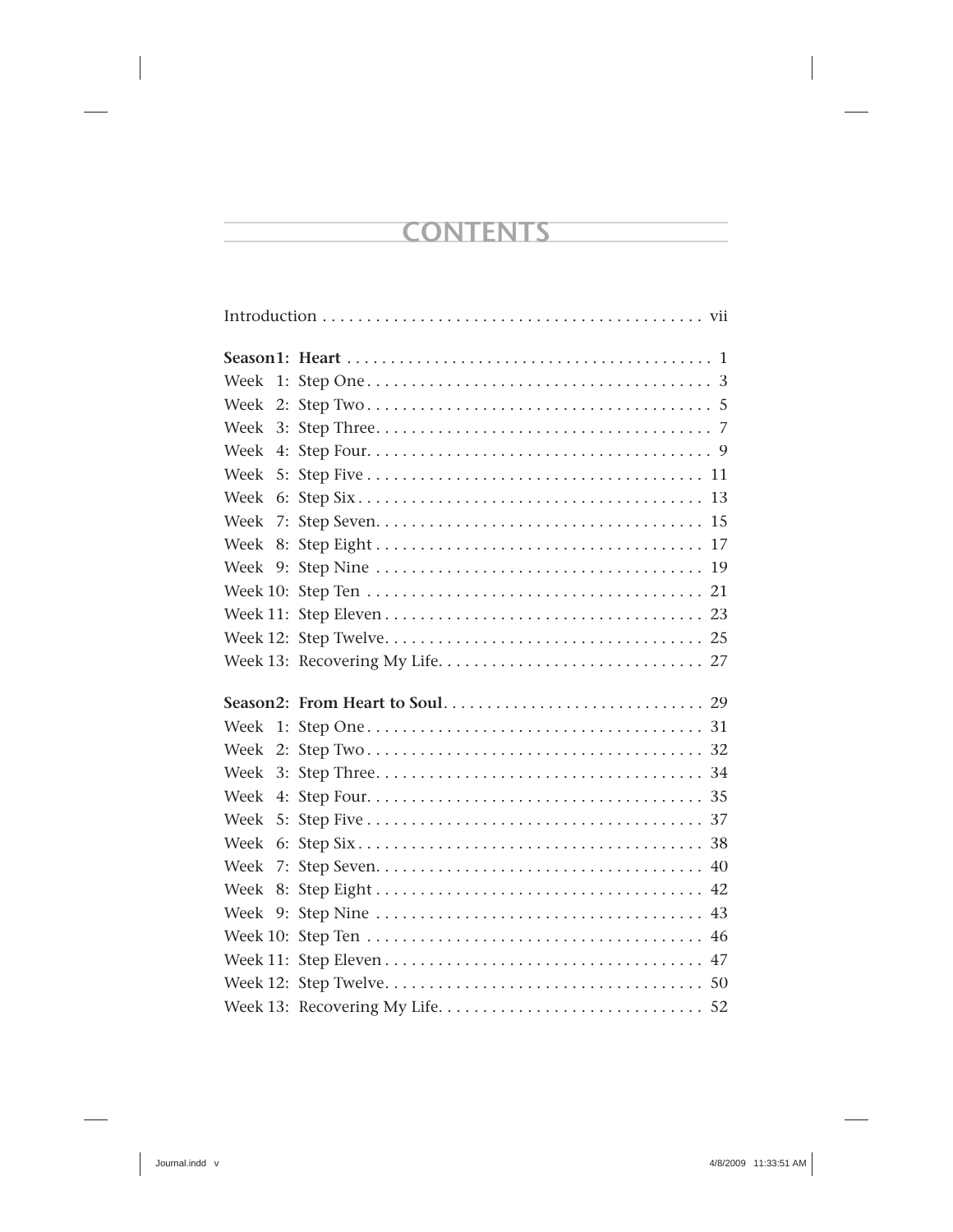| Week         |                                    |
|--------------|------------------------------------|
| Week         |                                    |
| Week         |                                    |
| Week         |                                    |
| Week<br>5: I |                                    |
| Week         |                                    |
| Week         |                                    |
| Week         |                                    |
| Week         |                                    |
|              |                                    |
|              |                                    |
|              |                                    |
|              |                                    |
|              |                                    |
| Week         |                                    |
| Week         |                                    |
| Week         |                                    |
| Week         |                                    |
| Week         |                                    |
| Week<br>6:   |                                    |
| Week         |                                    |
| Week         |                                    |
| Week         |                                    |
|              | 101                                |
|              | 103                                |
|              | 105                                |
|              | Week 13: Recovering My Life<br>107 |
|              |                                    |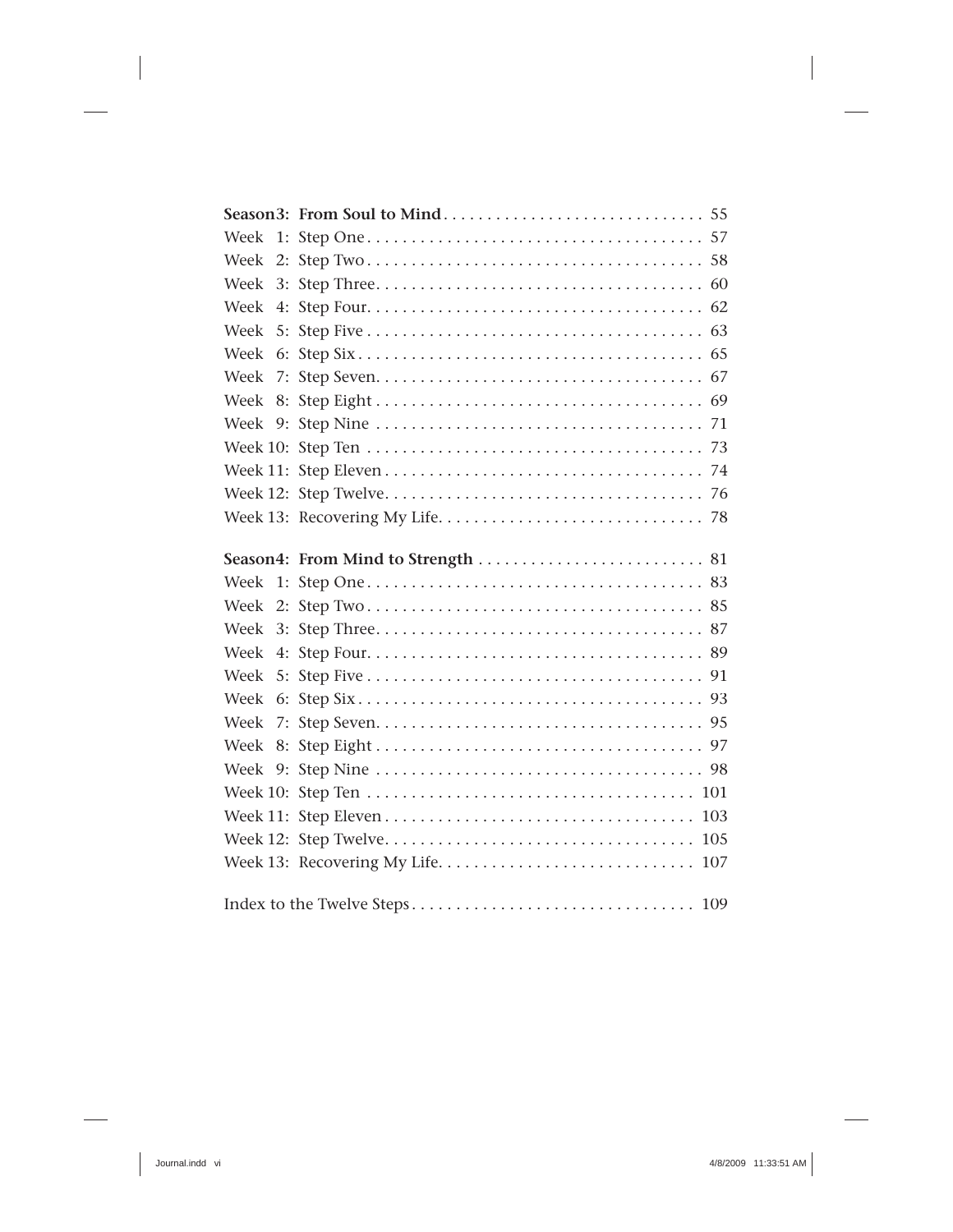## **INTRODUCTION**

#### **Twelve Steps**

It's impossible to go through life without experiencing hurt. Even people who seem to have all the advantages (money, family, church background) end up with pain that no one can explain. We all respond differently to these hurts. Some of us turn to harmful behaviors or addictive substances—hoping to numb the pain within. Others try to distance themselves from it by throwing themselves into more noble pursuits—hoping to stay busy enough to silence painful memories from our past.

Over the years, millions of hurting people have found help and hope by working through the Twelve Steps of Alcoholics Anonymous. More recently, many who have not been addicted to alcohol or other addictive substances have also found healing through these steps. All of the Twelve Steps are rooted in spiritual principles that are displayed prominently in God's Word. *The Life Recovery Journal* has been designed for all of us whose lives have been touched in some way by addiction or compulsive behaviors. It is intended to help you make connections between the Twelve Steps, the truth of Scripture, and your own life. (Adapted from the Introduction to *The Twelve-Step Life Recovery Devotional*.)

#### **Four Seasons: Heart, Soul, Mind, and Strength**

As you work through this journal, it may be the first time you have gone through the Twelve Steps—but it probably won't be the last. As any person in recovery can tell you, the process is ongoing. It's not about racing through the Steps and crossing a finish line; recovery is a new way of living that requires reviewing and revisiting the Steps for a lifetime.

This journal is designed to guide you through the Twelve Steps four times in one year. The year is divided into four seasons, each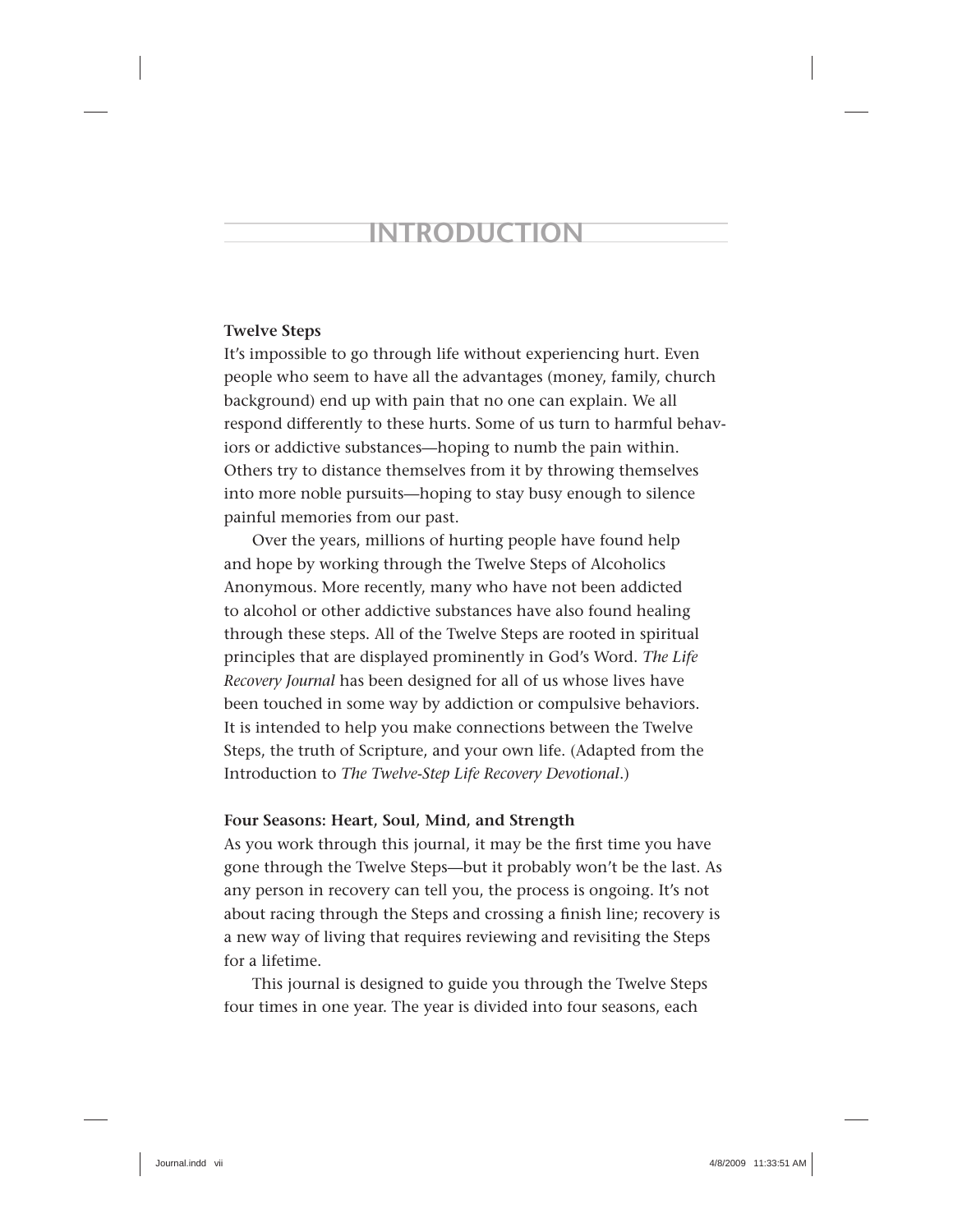one focused on a different image for the self: heart, soul, mind, and strength. These are the images Jesus used in Mark 12:29-30 to illustrate how we are to love God totally, with all of ourselves. As you work through the Twelve Steps in each area of your life, you'll reinforce what you're learning, and you'll gain insight into recovering as a whole person.

#### **Two Tracks**

Some people may prefer to concentrate on one step for a longer period of time. If you would rather do all the entries for each step before moving on to the next one, refer to the Index to the Twelve Steps on page 109 to find the next entry for the step you are working on.

#### **Journaling Tips**

- *Be honest.* All of the questions and quotes were selected to help you write open-ended, honest reflections. Don't worry about "getting the answer right." Your journaling will be boring, frustrating, and unhelpful if you're trying to write what someone else expects you to write.
- *Keep writing.* The questions and quotes in the journal should help you keep writing if you get stuck. But if you're still stuck and would rather write about something else entirely, go ahead! Just keep up the habit of writing.
- *Don't isolate yourself.* The questions in this journal are the sorts of questions a counselor or a sponsor might ask—but they're no replacement for a real sponsor! It's a good idea to share what you've been writing with your sponsor and get feedback. He or she may see something about you that you can't see in yourself.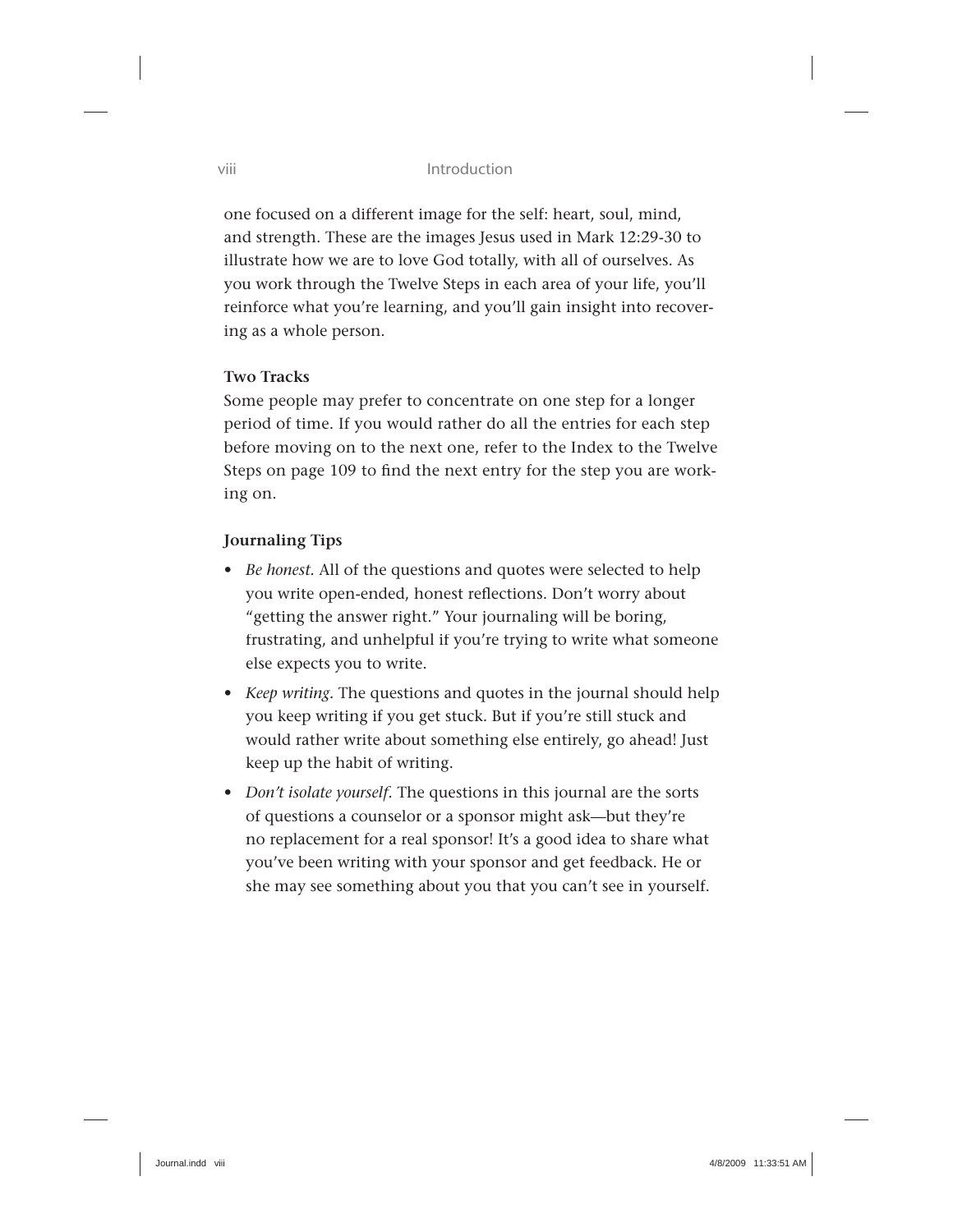## SEASON 1 **HEART**

Recovery begins with a change of heart. Other people may try to convince us that we have a problem. Inwardly, we may even agree that our lives are unmanageable and that we need to change. But recovery cannot begin until we desire it with our hearts, with the core of our wills. For many of us, that change of heart happens only after we've hit rock bottom.

Even after we experience the change of heart that starts us out on the road to recovery, we still desire many different, incompatible things. We want recovery, yes, but we also want to maintain our dignity, the appearance of being in control, our independence, and our familiar habits. On some level, we even want to hold on to the addictions that have made our lives unmanageable.

As you work the Twelve Steps in this first season, you will be challenged to redirect your heart to desire what is right. As your heart changes its direction, the rest of your life will follow.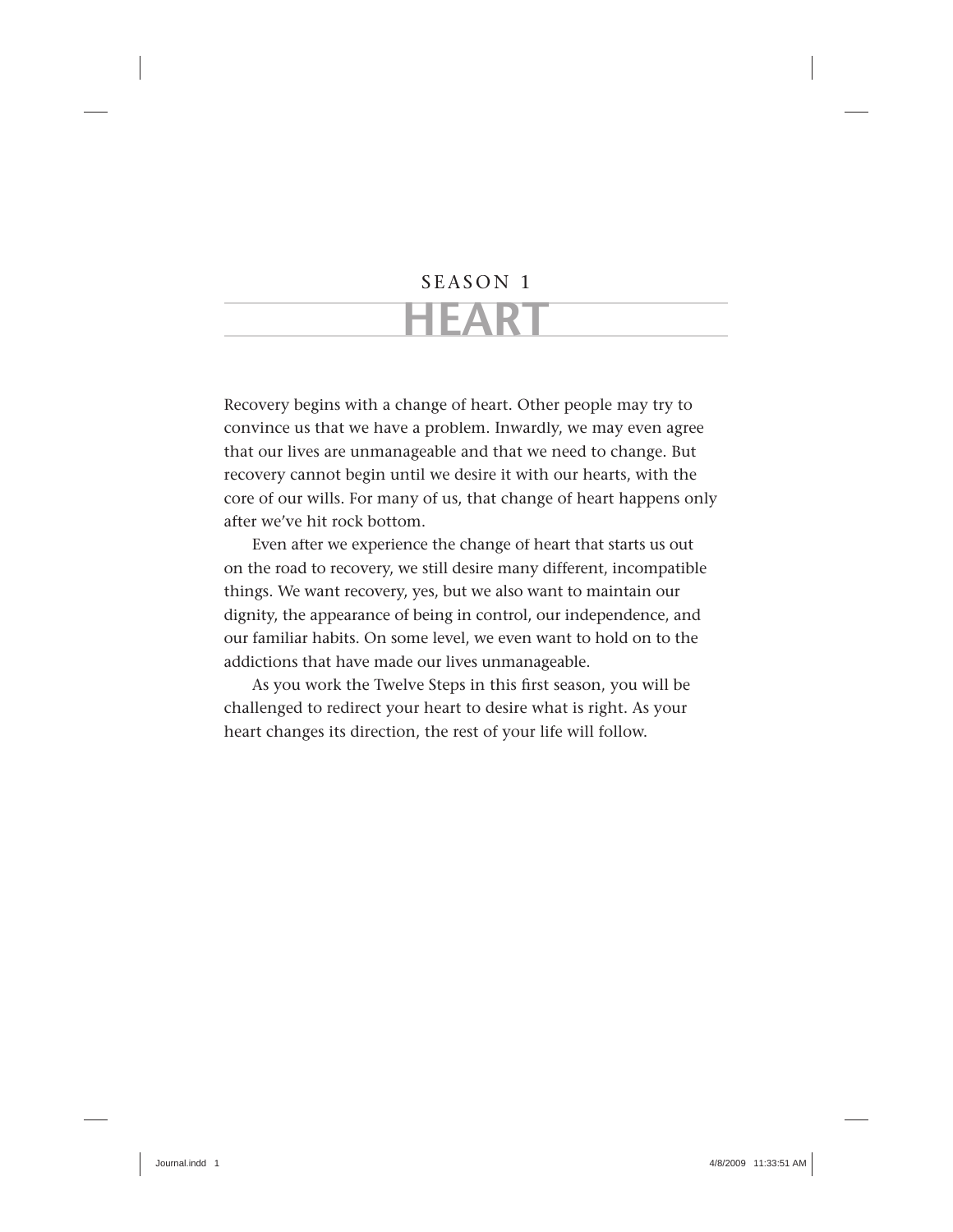#### **STEP ONE: We admitted that we were powerless over our problems and that our lives had become unmanageable.**

"Life doesn't always follow our rules or any other set of rules that might help us predict how things will happen. Even the truth of the Bible leaves room for a struggle between the forces of good and evil. There are times when we do our best, try our hardest to be good, and apply ourselves completely. But life still doesn't work out the way we think it should" (from Step One, Day 29 of *The Life Recovery Devotional*).

Right now, what isn't working out the way I think it should? How is it different from what I expected? What are some things that could account for the differences?

#### **Scripture**

*I don't really understand myself, for I want to do what is right, but I don't do it. Instead, I do what I hate. But if I know that what I am doing is wrong, this shows that I agree that the law is good. So I am not the one doing wrong; it is sin living in me that does it. And I know that nothing good lives in me, that is, in my sinful nature. I want to do what is right, but I can't. I want to do what is good, but I don't. I don't want to do what is wrong, but I do it anyway. But if I do what I don't want to do, I am not really the one doing wrong; it is sin living in me that does it.* ROMANS 7:15-20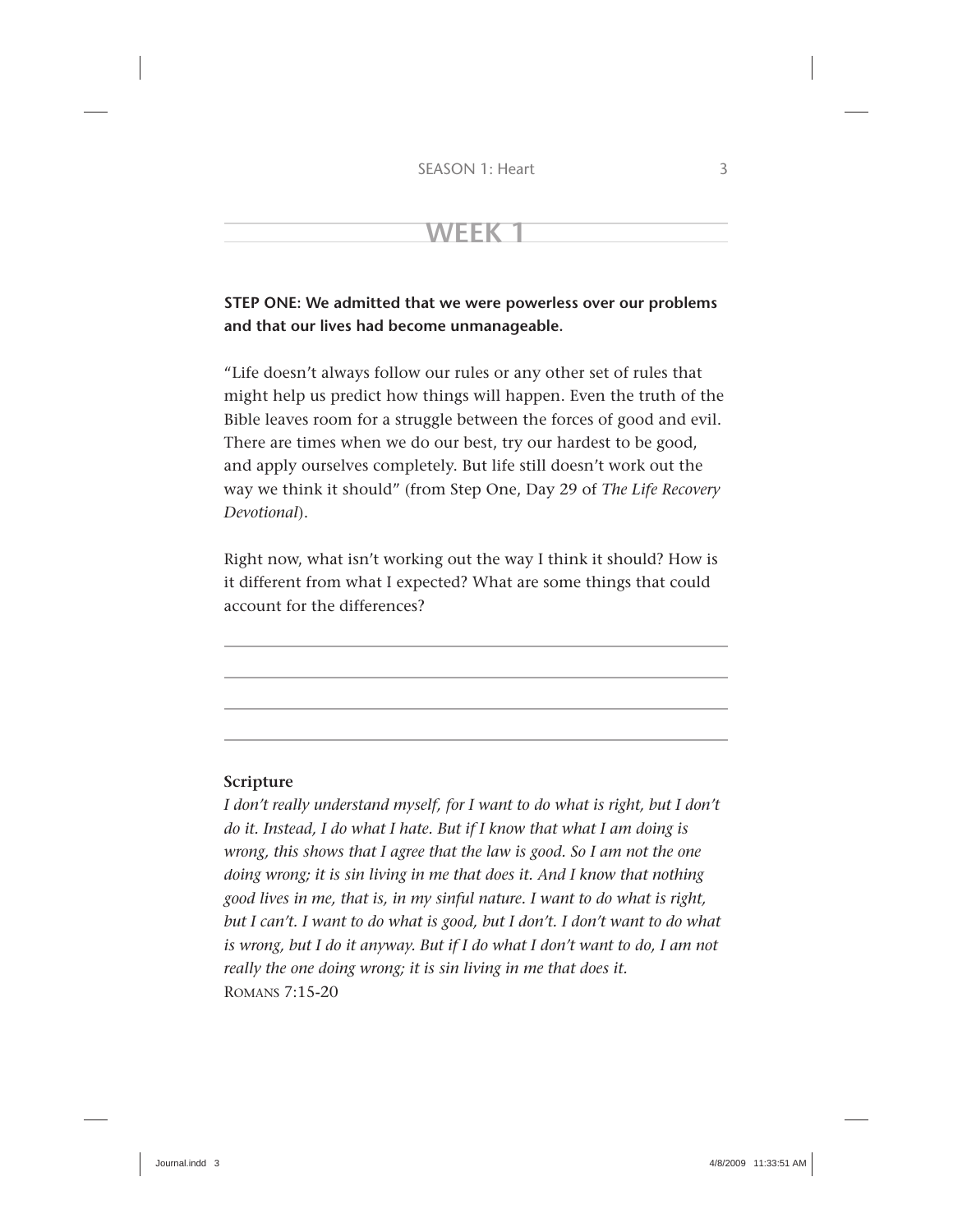Does this passage from Romans 7 resonate with me? When have I been frustrated by being unable to accomplish what I had meant to do? What prevented me from doing so?

#### **For Reflection**

When in the past did I feel that I was not in control? What did I do to try to regain control? How did it turn out?

> **Consider how the idea of "control" affects these relationships:**

- my parents
- my spouse or significant other
- my son or daughter
- my brother or sister
- my boss
- a coworker
	- a teacher
	- another authority figure

Prayer Pray through Psalm 116.

God, I admit that I am powerless, but you are powerful. I am limited, but you are sovereign. I am weak, but you are strong. I am in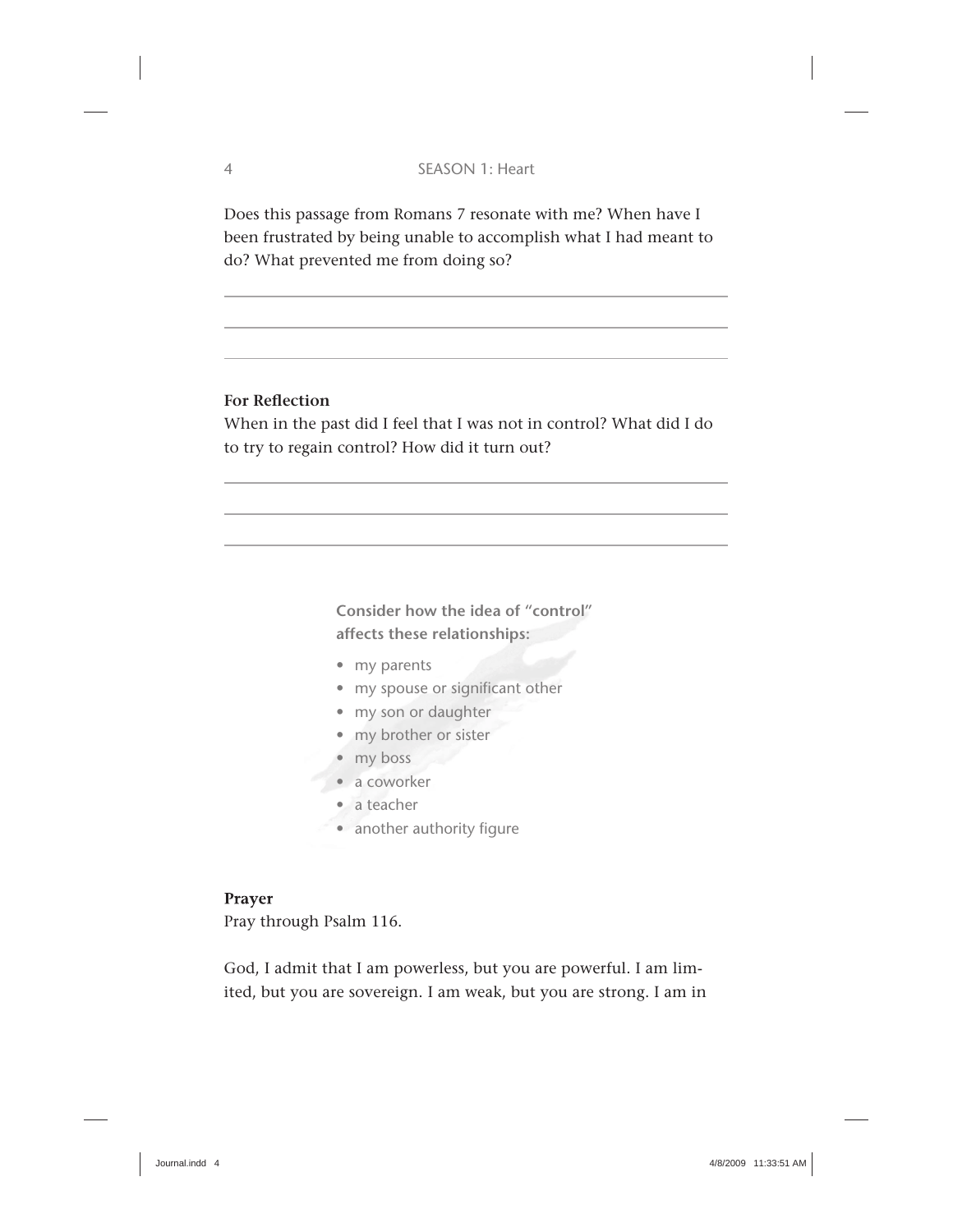need, but you are complete. I am unfinished, but you are working in me.

God, I admit that I am out of control, but you are in control. I cannot manage, but you do all things well. I am looking for a way out, but you are looking for a way in.

God, I admit that I depend on myself, but you are more dependable. I depend on relationships, but you are more dependable. I depend on addictions and compulsions, but you are more dependable.

**STEP TWO: We came to believe that a Power greater than ourselves could restore us to sanity.**

**WEEK 2**

How has life been unfair to me (e.g., in the areas of family, trauma, addiction)? How does this affect my trust in a God who allowed these things to happen?

#### **Scripture**

*Come to me with your ears wide open. Listen, and you will find life. I will make an everlasting covenant with you. I will give you all the unfailing love I promised to David. See how I used him to display my power among the peoples. I made him a leader among the nations. . . . "My thoughts are nothing like your thoughts," says the LORD. "And my ways are far beyond anything you could imagine. For just as the heavens are higher*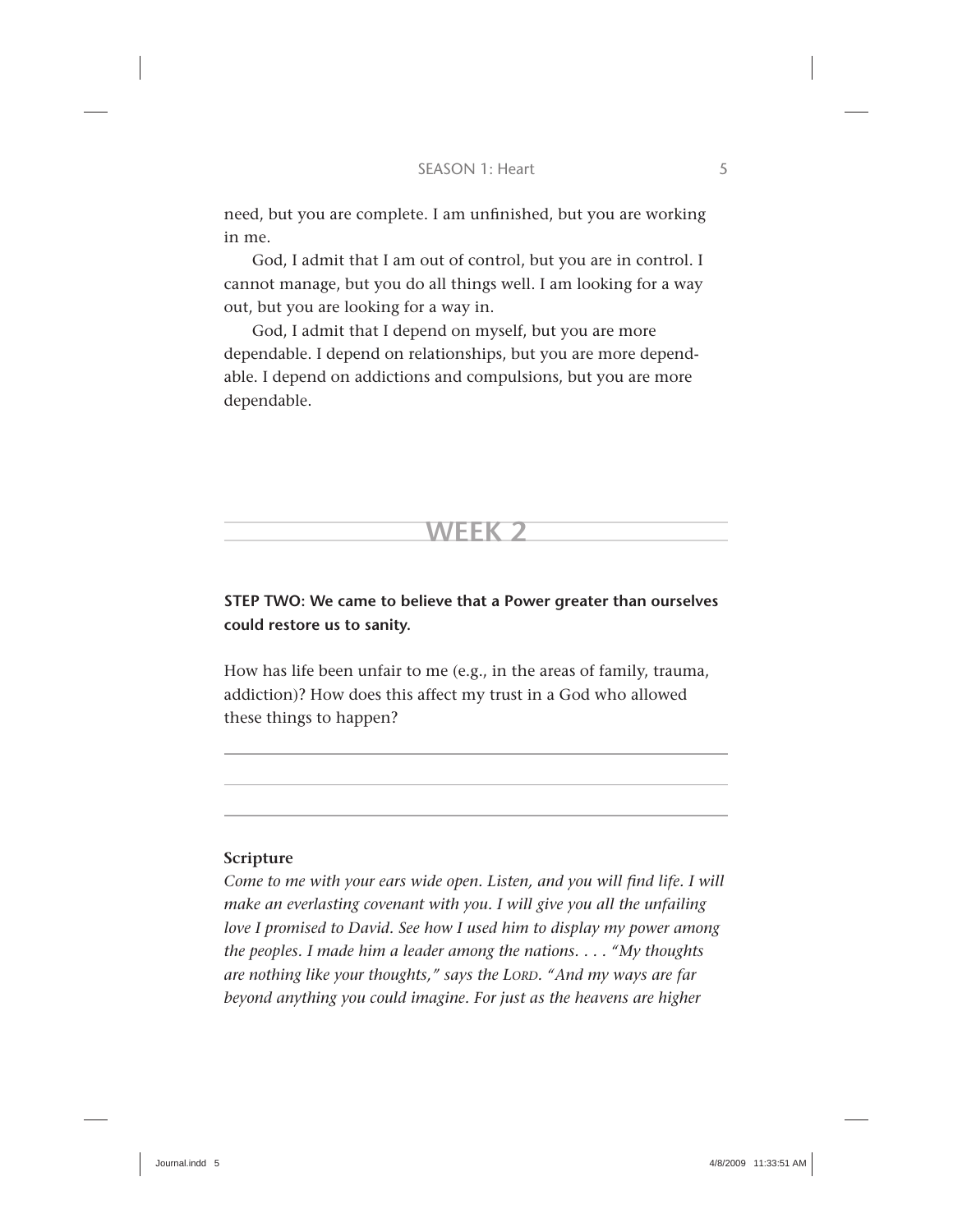*than the earth, so my ways are higher than your ways and my thoughts higher than your thoughts."* ISAIAH 55:3-4, 8-9

How might God be using my experiences to display his power "among the peoples"?

> *All glory to God, who is able, through his mighty power at work within us, to accomplish infi nitely more than we might ask or think.* EPHESIANS 3:20

#### **For Reflection**

If my restoration is not only for my good but also for God's glory, how does that motivate me? What does it motivate me to do?

#### **Prayer**

Pray through Psalm 130, making it personal for where you are in life.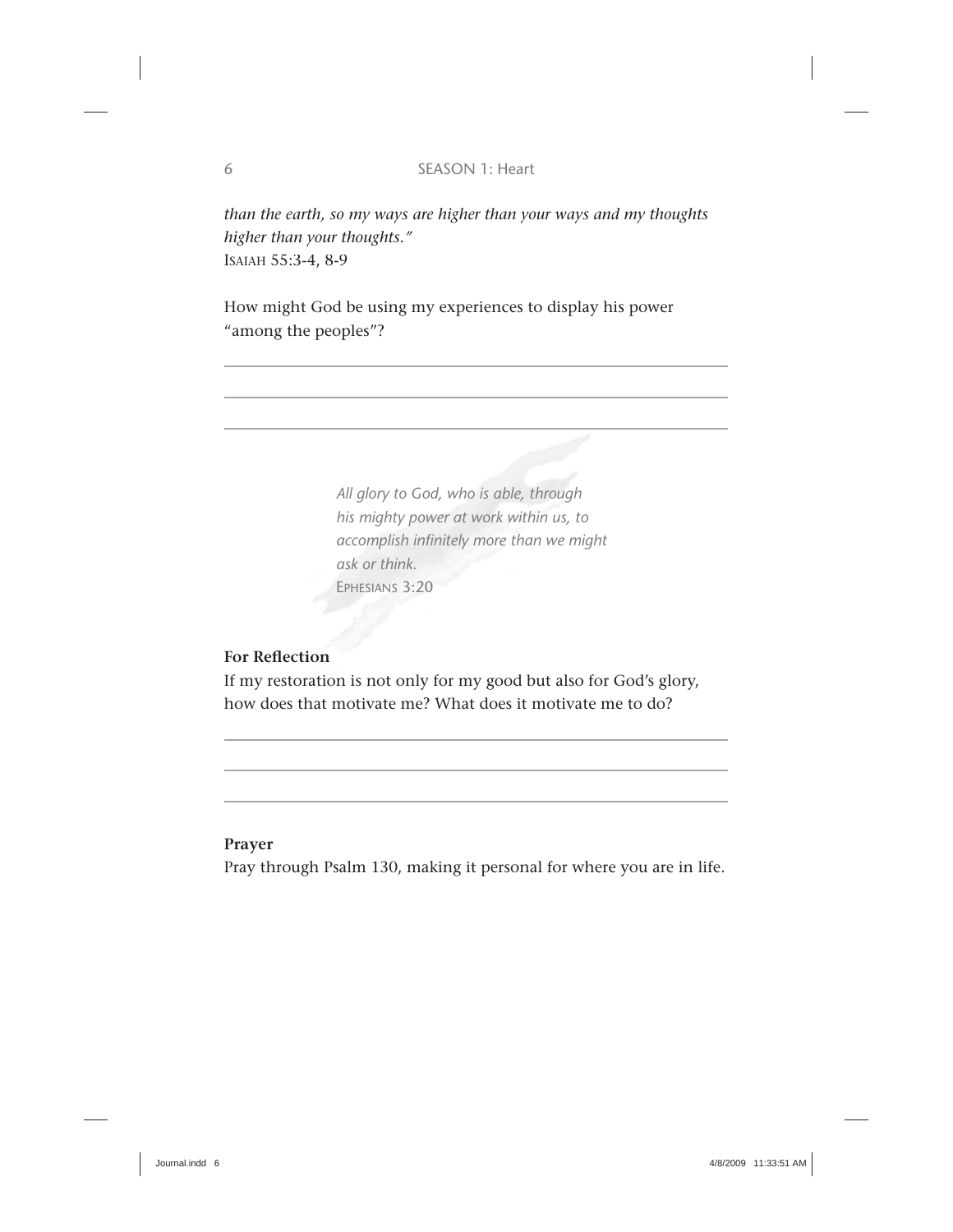#### **STEP THREE: We made a decision to turn our wills and our lives over to the care of God.**

I use my will to make decisions. What considerations did I take into account before making the decision to turn my life over to God? (Was that different from the way I normally make decisions?) How could I use that method for other decisions?

#### **Scripture**

*This is what the LORD says: "Cursed are those who put their trust in mere humans, who rely on human strength and turn their hearts away from the LORD. They are like stunted shrubs in the desert, with no hope for the future. They will live in the barren wilderness, in an uninhabited salty land. But blessed are those who trust in the LORD and have made the LORD their hope and confi dence. They are like trees planted along a riverbank, with roots that reach deep into the water. Such trees are not bothered by the heat or worried by long months of drought. Their leaves stay green, and they never stop producing fruit. The human heart is the most deceitful of all things, and desperately wicked. Who really knows how bad it is? But I, the LORD, search all hearts and examine secret motives. I give all people their due rewards, according to what their actions deserve."* JEREMIAH 17:5-10

Where have I put my trust in the past? How does this decision in Step Three affect where I place my trust?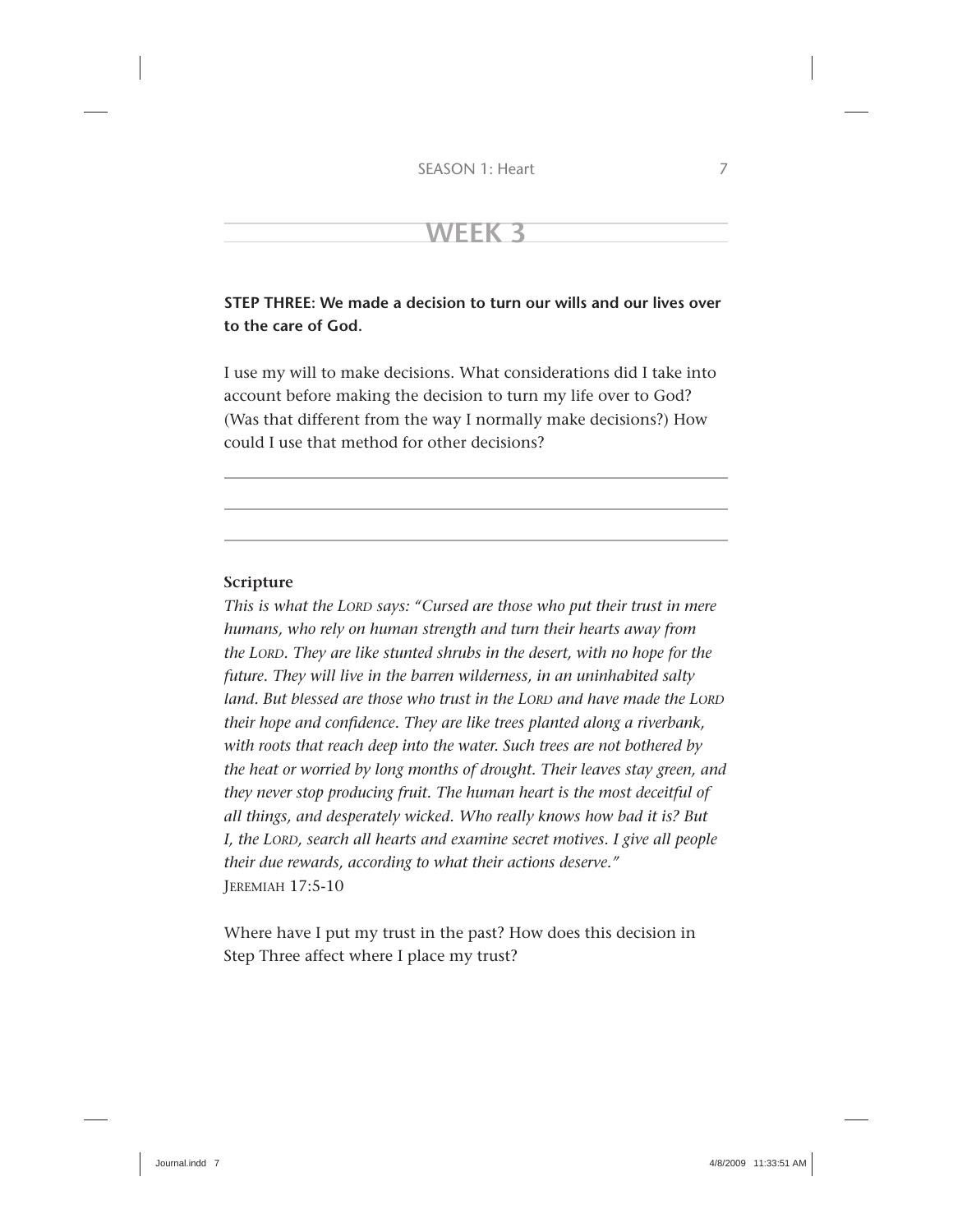#### **For Reflection**

Trust almost always involves risk. What is there in me that I do not trust? What does it take for me to trust others? What will I have to let go of in order to trust God?

> *Give all your worries and cares to God, for he cares about you.* 1 PETER 5:7

**What is one thing I am worrying about right now? How can I begin entrusting it to God's care?**

#### **Prayer**

Use Psalm 25 to focus your prayer. Allow it to guide your thoughts about yourself and about God.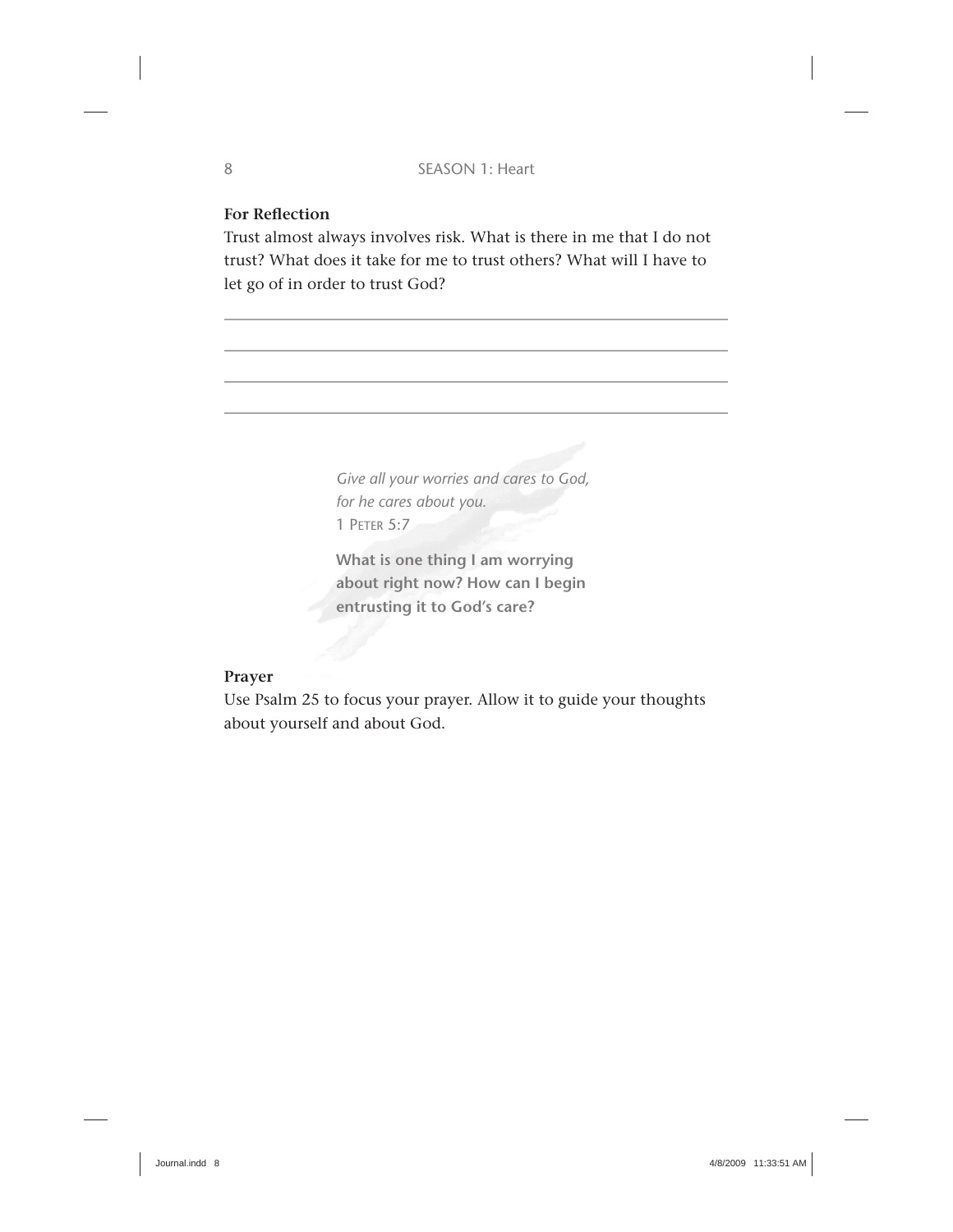**STEP FOUR: We made a searching and fearless moral inventory of ourselves.**

What are the different spheres of relationship in my life? What does my moral inventory over the last few days look like for each sphere?



- friends
- family
- church
- school

#### **Scripture**

*The word of God is alive and powerful. It is sharper than the sharpest twoedged sword, cutting between soul and spirit, between joint and marrow. It exposes our innermost thoughts and desires. Nothing in all creation is hidden from God. Everything is naked and exposed before his eyes, and he is the one to whom we are accountable.* HEBREWS 4:12-13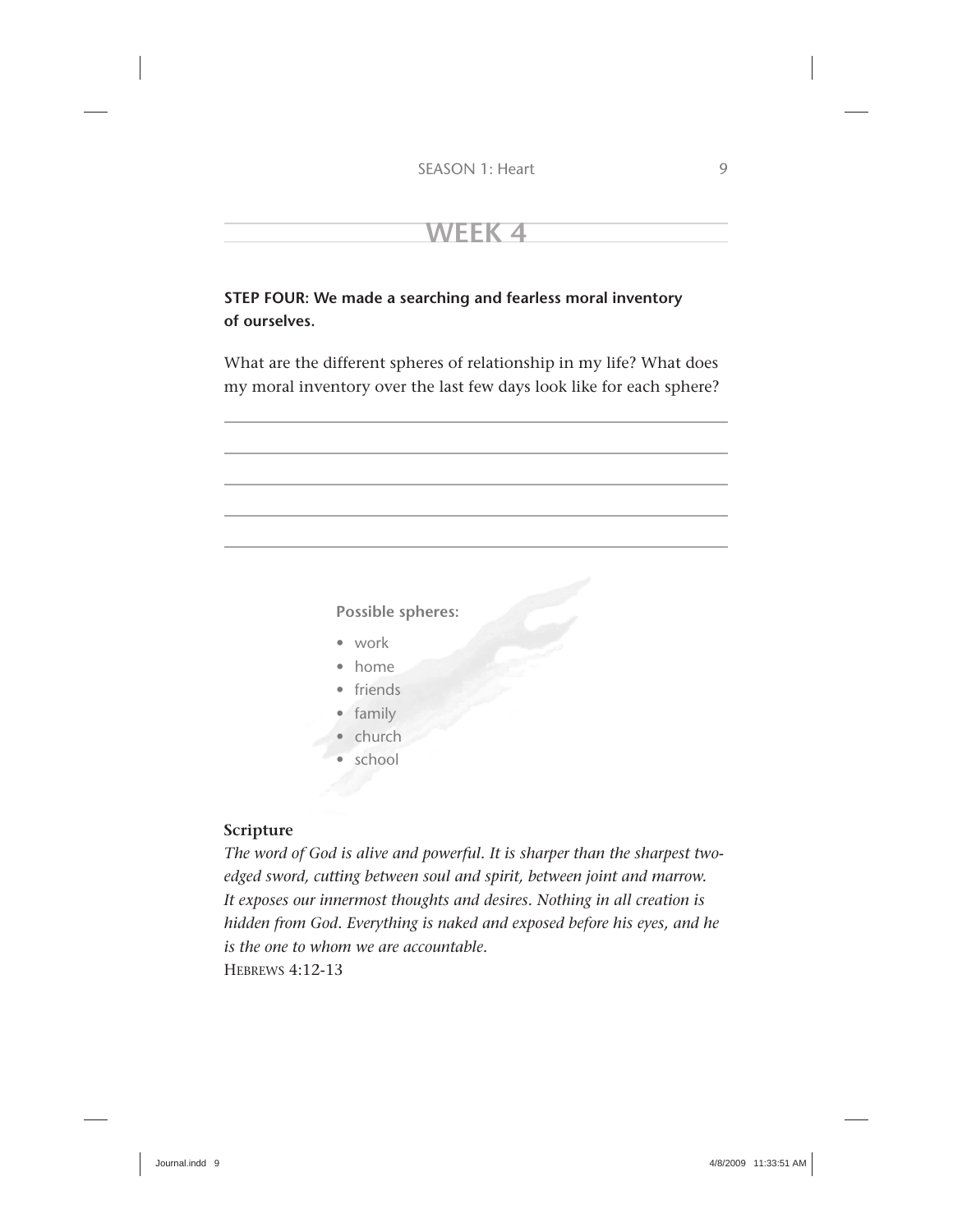What insights has God's Word given me as I take moral inventory?

#### **For Reflection**

Fears can help me identify the big issues I'm facing. In what spheres of my life am I afraid to take inventory? With whom can I talk about my fears? Who can help me explore the reasons for them?

> **Read 1 John 4:17-18 and Step Four, Day 8 in** *The Life Recovery Devotional***.**

#### **Prayer**

Lord, these are the fears that I'm facing: \_\_\_\_\_\_\_\_\_\_\_\_\_ \_\_\_\_\_\_\_\_\_\_\_\_\_\_\_\_\_\_\_\_\_\_\_\_\_\_\_\_\_\_\_\_ \_

I offer them to you. Give me the strength to face each one and wisdom to decide how to resolve each one. Grant me peace and clarity as I wrestle with each of these fears. Amen.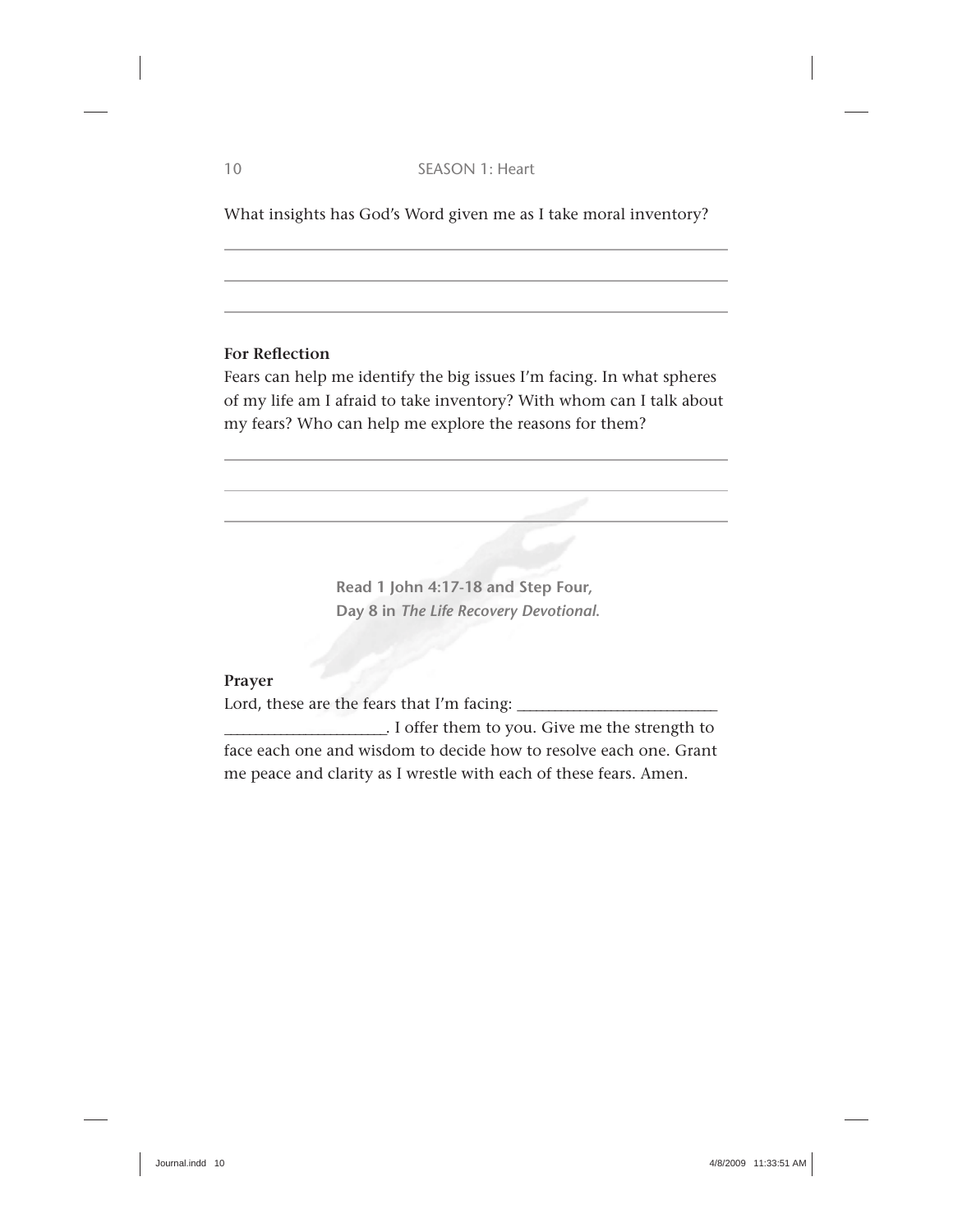#### **STEP FIVE: We admitted to God, to ourselves, and to another human being the exact nature of our wrongs.**

Admitting our faults and failures takes courage and humility. We face the possibility that once we have done so, those we care about will no longer accept us. In what relationships am I most worried about this?

#### **Scripture**

*Two people are better off than one, for they can help each other succeed. If one person falls, the other can reach out and help. But someone who falls alone is in real trouble. Likewise, two people lying close together can keep each other warm. But how can one be warm alone? A person standing alone can be attacked and defeated, but two can stand back-to-back and conquer. Three are even better, for a triple-braided cord is not easily broken.* ECCLESIASTES 4:9-12

All relationships have conflict, but they can also be great sources of strength and encouragement. What conflicts am I facing right now? How can I strengthen and encourage those with whom I'm in conflict?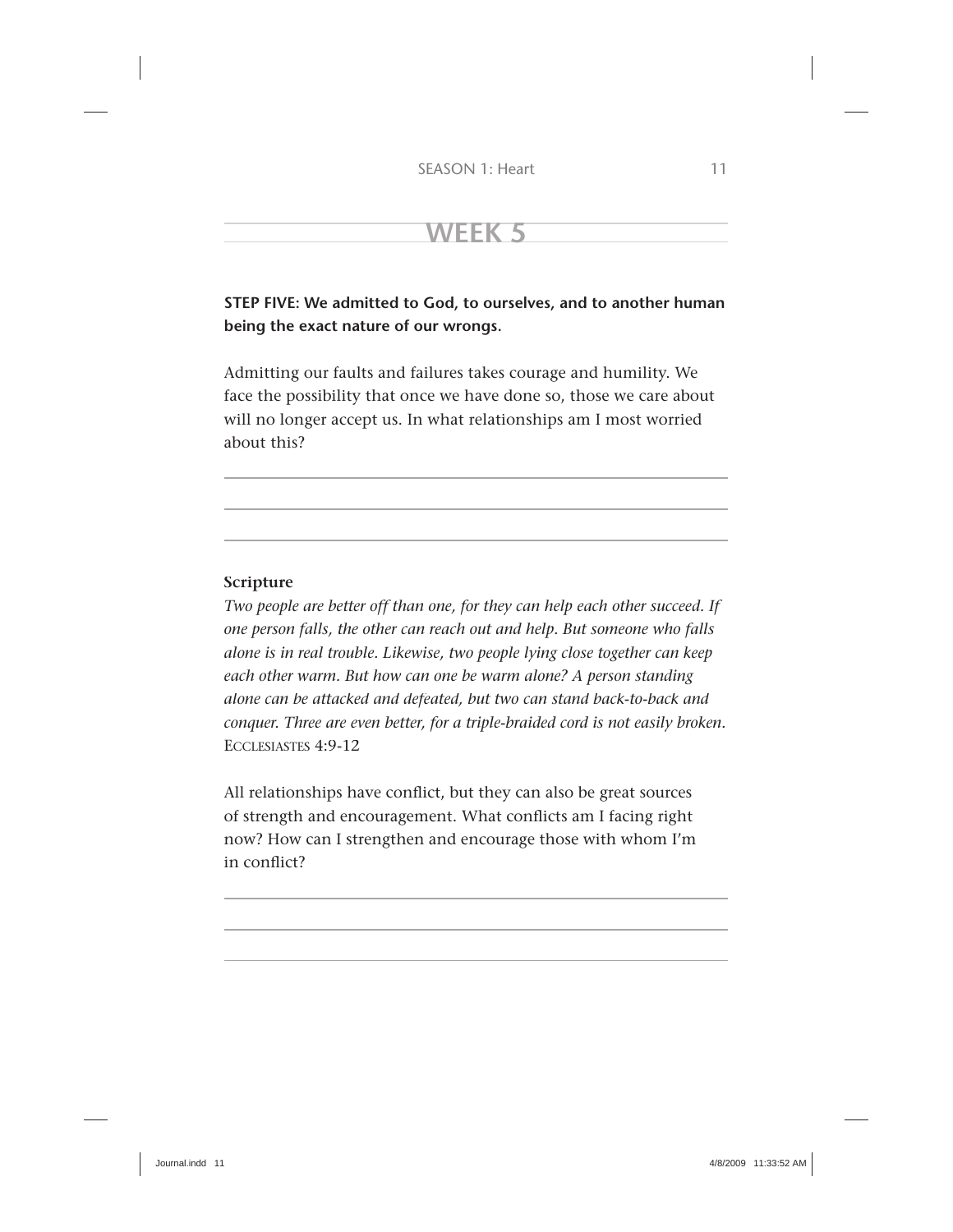#### **For Reflection**

I have chosen to admit my failures to another human being. What makes that person a good choice? Which of that person's qualities would I like to have? How has he or she developed them? (Consider asking him or her.)

> **What other people have qualities I admire? Can I ask them similar questions?**

*Confess your sins to each other and pray for each other so that you may be healed. The earnest prayer of a righteous person has great power and produces wonderful results.* JAMES 5:16

#### **Prayer**

Pray through the relationships and concerns you listed under the first two questions. Pray that God will move those relationships toward the goals he has for them. Pray for wisdom in developing qualities of courage, humility, and acceptance.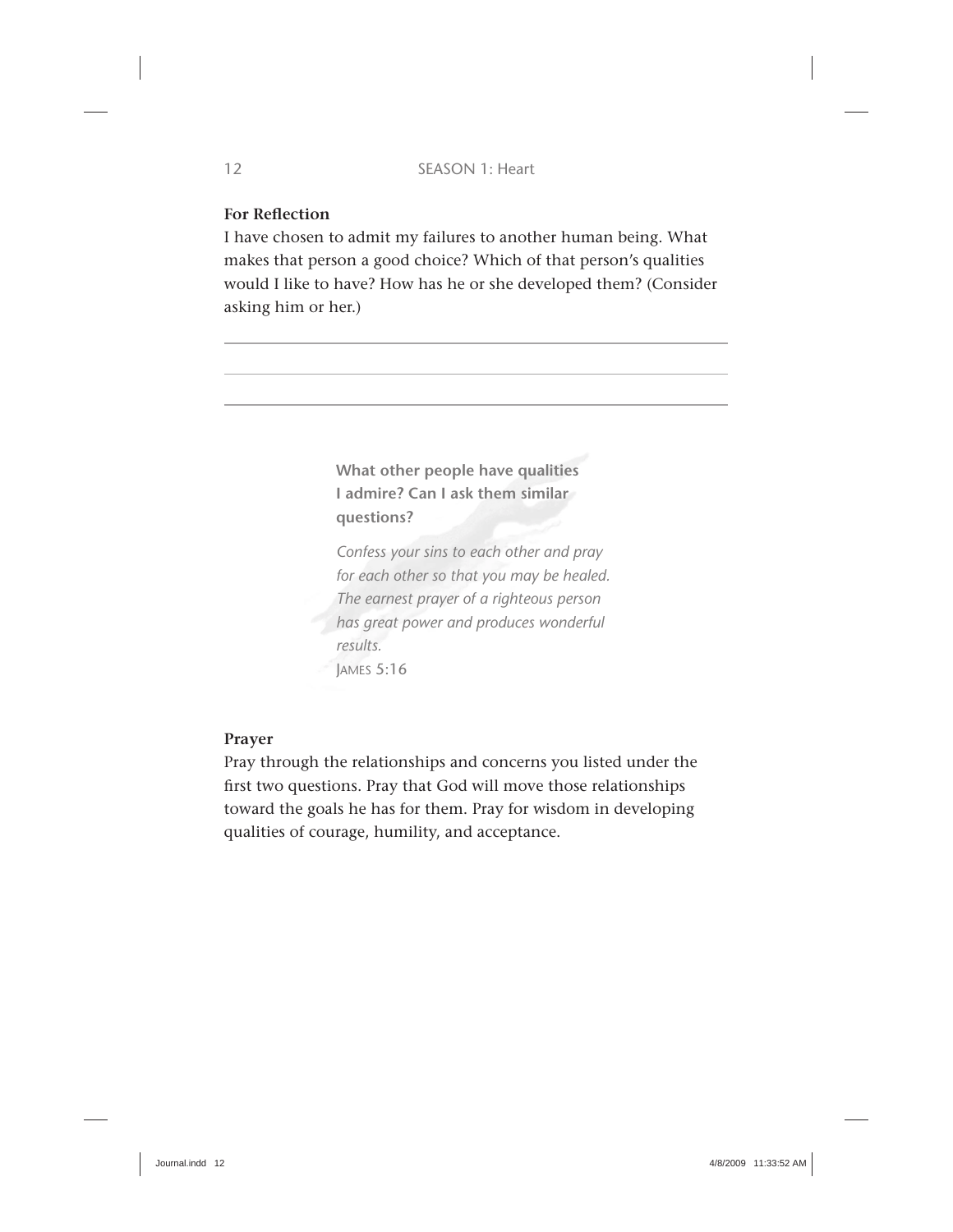## **INDEX TO THE TWELVE STEPS**

#### **STEP ONE**

| Strength. 83 |  |  |  |  |  |  |  |  |  |
|--------------|--|--|--|--|--|--|--|--|--|

#### **STEP TWO**

| Strength. 85 |  |  |  |  |  |  |  |  |  |  |
|--------------|--|--|--|--|--|--|--|--|--|--|

#### **STEP THREE**

| Strength. 87 |  |  |  |  |  |  |  |  |  |
|--------------|--|--|--|--|--|--|--|--|--|

#### **STEP FOUR**

| Strength. 89 |  |  |  |  |  |  |  |  |  |
|--------------|--|--|--|--|--|--|--|--|--|

#### **STEP FIVE**

| Strength. 91 |  |  |  |  |  |  |  |  |  |
|--------------|--|--|--|--|--|--|--|--|--|

#### **STEP SIX**

| Strength. $\ldots \ldots \ldots \ldots \ldots$ . 93 |  |  |  |  |  |  |  |  |  |  |
|-----------------------------------------------------|--|--|--|--|--|--|--|--|--|--|

#### **STEP SEVEN**

| Strength. $\ldots \ldots \ldots \ldots \ldots$ . 95 |  |  |  |  |  |  |  |  |  |
|-----------------------------------------------------|--|--|--|--|--|--|--|--|--|

#### **STEP EIGHT**

| Strength. $\ldots \ldots \ldots \ldots \ldots$ . 97 |  |  |  |  |  |  |  |  |  |  |
|-----------------------------------------------------|--|--|--|--|--|--|--|--|--|--|

#### **STEP NINE**

| Strength. $\ldots \ldots \ldots \ldots \ldots$ . 98 |  |  |  |  |  |  |  |  |  |  |
|-----------------------------------------------------|--|--|--|--|--|--|--|--|--|--|

#### **STEP TEN**

| Strength. $\ldots \ldots \ldots \ldots \ldots 101$ |  |  |  |  |  |  |  |  |  |
|----------------------------------------------------|--|--|--|--|--|--|--|--|--|